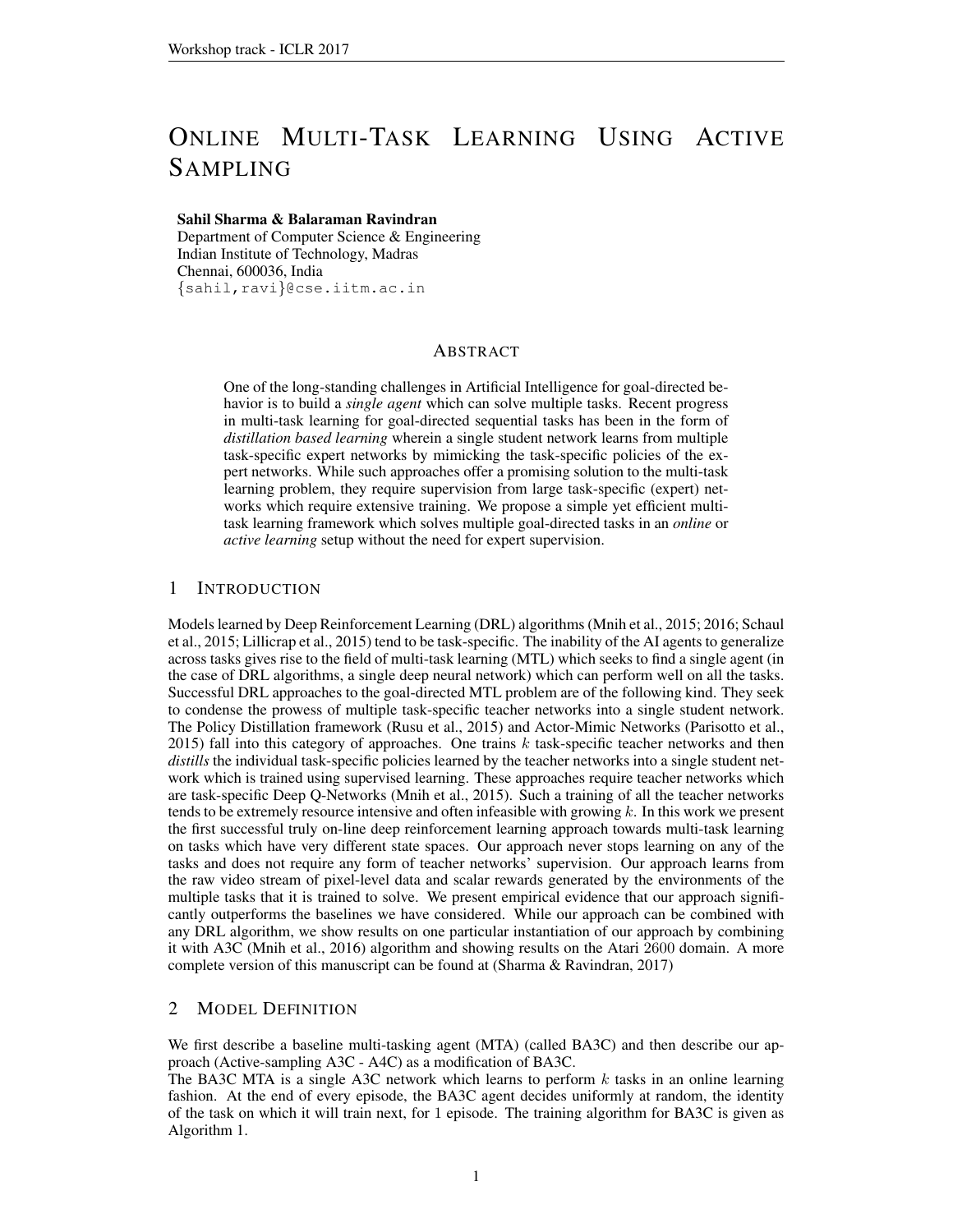<span id="page-1-0"></span>

| <b>Algorithm 1 Baseline Multi-Task Learning</b> |  |  |  |
|-------------------------------------------------|--|--|--|
|                                                 |  |  |  |

|    | 1: function BASELINEMULTITASKING(SetOfTasks T)                  |
|----|-----------------------------------------------------------------|
| 2: | $k \leftarrow  T $                                              |
| 3: | $t \leftarrow$ Total number of training steps for the algorithm |
| 4: | bmta $\leftarrow$ the naive baseline multi-tasking agent        |
| 5: | for $i$ in $\{1, \dots, k\}$ do                                 |
| 6: | $p_i \leftarrow \frac{1}{k}$                                    |
| 7: | for train_steps:0 to $t$ do                                     |
| 8: | $j \leftarrow j \sim p_i$ . Identity of next task to train on   |
| 9: | $score_i \leftarrow$ bsmta.train_for_one_episode( $T_i$ )       |

Our method is based on the abstract machine learning principle of active learning [\(Settles, 2010;](#page-3-7) [Prince, 2004;](#page-3-8) [Zhu, 2005\)](#page-3-9). The core hypothesis which drives active learning in the usual machine learning contexts (such as classification problems) is that a machine learning algorithm can achieve better performance with fewer labeled training examples if it is *allowed to choose* the data from which it learns [\(Settles, 2010\)](#page-3-7). We present the first successful online multi-tasking deep reinforcement learning algorithm. This means that our method *does not* require access to the hidden features [\(Rusu et al., 2016\)](#page-3-10) or the action-value predictions [\(Rusu et al., 2015;](#page-3-4) [Parisotto et al., 2015\)](#page-3-5) of multiple task-specific experts for being able to solve multiple tasks using a single machine learning agent. Our method is also data-efficient. All of our agents are trained on half the training data that would be required to train all the task-specific expert networks. The training algorithm for A4C is stated as Algorithm [2.](#page-1-1)

<span id="page-1-1"></span>

| Algorithm 2 Active Sampling based Multi-Task Learning |  |  |
|-------------------------------------------------------|--|--|
|                                                       |  |  |

|     | $\mathbf{r}$ $\mathbf{r}$ $\mathbf{r}$ $\mathbf{r}$ $\mathbf{r}$ $\mathbf{r}$ $\mathbf{r}$ $\mathbf{r}$ $\mathbf{r}$ $\mathbf{r}$ $\mathbf{r}$ $\mathbf{r}$ $\mathbf{r}$ $\mathbf{r}$ $\mathbf{r}$ $\mathbf{r}$ $\mathbf{r}$ $\mathbf{r}$ $\mathbf{r}$ $\mathbf{r}$ $\mathbf{r}$ $\mathbf{r}$ $\mathbf{r}$ $\mathbf{r}$ $\mathbf{$ |
|-----|------------------------------------------------------------------------------------------------------------------------------------------------------------------------------------------------------------------------------------------------------------------------------------------------------------------------------------|
|     | 1: function MULTITASKING(SetOfTasks T)                                                                                                                                                                                                                                                                                             |
| 2:  | $k \leftarrow  T $                                                                                                                                                                                                                                                                                                                 |
| 3:  | $b_i \leftarrow$ Baseline score in task $T_i$ . This could be based on expert human performance or even                                                                                                                                                                                                                            |
|     | published scores from other technical works                                                                                                                                                                                                                                                                                        |
| 4:  | $n \leftarrow$ Number of episodes used for estimating current average performance in any task $T_i$                                                                                                                                                                                                                                |
| 5:  | $l \leftarrow$ Number of training steps for which uniformly random policy is executed for task                                                                                                                                                                                                                                     |
|     | selection. At the end of l training steps, the agent must have learned on $\geq n$ episodes<br>$\forall$ tasks $T_i \in T$                                                                                                                                                                                                         |
| 6:  | $t \leftarrow$ Total number of training steps for the algorithm                                                                                                                                                                                                                                                                    |
| 7:  | $s_i \leftarrow$ list of the last <i>n</i> scores that the multi-tasking agent scored during training on task $T_i$ .                                                                                                                                                                                                              |
| 8:  | $p_i \leftarrow$ probability of training on an episode of task $T_i$ next.                                                                                                                                                                                                                                                         |
| 9:  | bsmta $\leftarrow$ the biased sampling multi-tasking agent                                                                                                                                                                                                                                                                         |
| 10: | $\tau \leftarrow$ Temperature hyper-parameter of the softmax operation                                                                                                                                                                                                                                                             |
| 11: | for $i$ in $\{1, \dots, k\}$ do                                                                                                                                                                                                                                                                                                    |
| 12: | $p_i \leftarrow \frac{1}{k}$                                                                                                                                                                                                                                                                                                       |
| 13: | for train_steps:0 to $t$ do                                                                                                                                                                                                                                                                                                        |
| 14: | <b>if</b> train_steps $\geq$ <i>l</i> then                                                                                                                                                                                                                                                                                         |
| 15: | for i in $\{1, \cdots, k\}$ do                                                                                                                                                                                                                                                                                                     |
| 16: | $a_i \leftarrow s_i$ . average()                                                                                                                                                                                                                                                                                                   |
| 17: |                                                                                                                                                                                                                                                                                                                                    |
| 18: | $\begin{array}{rcl} m_i \leftarrow & \frac{b_i - a_i}{b_i \times \tau} \\ p_i \leftarrow & \frac{e^{m_i}}{\sum_{a=1}^k e^{m_q}} \end{array}$                                                                                                                                                                                       |
| 19: | $j \leftarrow j \sim p$ . Identity of next task to train on                                                                                                                                                                                                                                                                        |
| 20: | $\text{score}_j \leftarrow \text{bsmta.train_for-one_episode}(T_j)$                                                                                                                                                                                                                                                                |
| 21: | $s_i$ .enqueue(score <sub>i</sub> )                                                                                                                                                                                                                                                                                                |
| 22: | <b>if</b> $s_j$ length() > <i>n</i> <b>then</b>                                                                                                                                                                                                                                                                                    |
| 23: | $s_i$ .dequeue $()$                                                                                                                                                                                                                                                                                                                |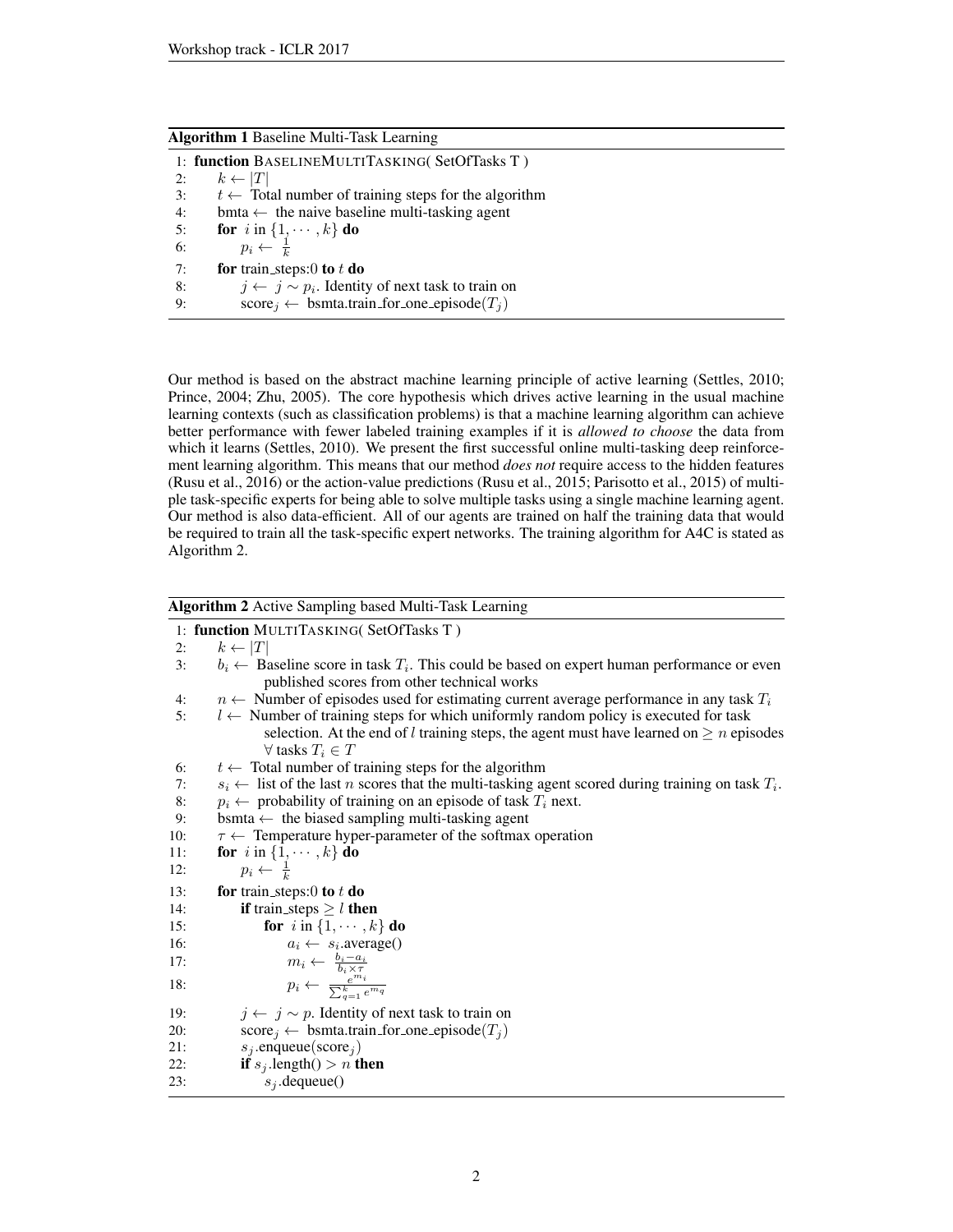### 3 EXPERIMENTAL SETUP AND RESULTS

We tested our approach on 3 different multi-tasking problems.  $MT_1$  involved solving the set of games {Space Invaders, Seaquest, Crazy Climber, Demon Attack, Name this game, Star Gunner}.  $MT_2$  involved solving the set of games {Asterix, Alien, Assault, Bank Heist, Gopher, Tutankhamun}.  $MT_3$  involved solving the set of games {Breakout, Centripede, Kung Fu, Frostbite, Q\*-Bert, Wizard Of Wor}.



Figure 1: Comparison of performance of A4CSH agent with BA3CSH agent as well as task-specific A3C agents for 6 tasks (multi tasking instance  $MT_1$ )

Since the original A3C publication [Mnih et al.](#page-3-1) [\(2016\)](#page-3-1) contains a different metric (human starts) for evaluation of performance as compared to raw task scores (which we would like to optimize for), we took the published baseline A3C scores from [Sharma et al.](#page-3-11) [\(2017\)](#page-3-11) as baseline scores. All hyperparameters throughout this work are tuned on  $MT_1$ .

In most previous works such as [Parisotto et al.](#page-3-5) [\(2015\)](#page-3-5), the arithmetic mean of the performance of the multi-tasking agent on the different tasks is considered as the performance metric based on which the multi-tasking agent is evaluated. This metric is not robust enough because it becomes impossible to distinguish a good multi-tasking agent (latter) from a bad one (former) using this metric of average performance.

To alleviate this problem, we define the following performance metric:  $q_{am}$  =  $\left(\sum_{i=1}^k \min\left(\frac{a_i}{b_i},1\right)\right)$   $\neq$  k. We can similarly define geometric-mean and harmonic-mean based met-

rics. The evaluation procedure followed throughout our work is as follows. The multi-tasking network is trained for 300 million steps. Every 3 million steps, it is evaluated on each of the 6 tasks for 10 episodes. These 100 evaluations are stored in a log file. After the completion of training, the best model according to each metric is selected separately and offline by directly maximizing for the metric. The performance is reported in Tables [1.](#page-2-0) In our MTAs, the behavior policy of the agent has a constant size equal to 18, the maximum possible number of actions in the Atari 2600 emulator. We call the A4C version of these agents A4CSH and the BA3C version of these agents BA3CSH.

<span id="page-2-0"></span>Table 1: Comparison of performance of A4CSH agents to BA3CSH agents according to metrics  $q_{am}$ ,  $q_{gm}$  and  $q_{hm}$  on multi-tasking instances  $MT_1$ ,  $MT_2$  and  $MT_3$ 

| Name   | Agent         | $q_{am}$ | $q_{qm}$ | $q_{hm}$ |
|--------|---------------|----------|----------|----------|
|        |               |          |          |          |
| $MT_1$ | A4CSH         | 0.799    | 0.782    | 0.678    |
| $MT_1$ | <b>BA3CSH</b> | 0.244    | 0.131    | 0.063    |
| $MT_2$ | A4CSH         | 0.601    | 0.580    | 0.515    |
| $MT_2$ | <b>BA3CSH</b> | 0.372    | 0.343    | 0.297    |
| $MT_3$ | A4CSH         | 0.646    | 0.617    | 0.536    |
| $MT_3$ | <b>BA3CSH</b> | 0.337    | 0.047    | 0.008    |

It is clear from table [1](#page-2-0) that A4C out-performs BA3C, specially if one would like to optimize for the performance of the multi-tasking agent on all the tasks  $(q_{hm})$ .